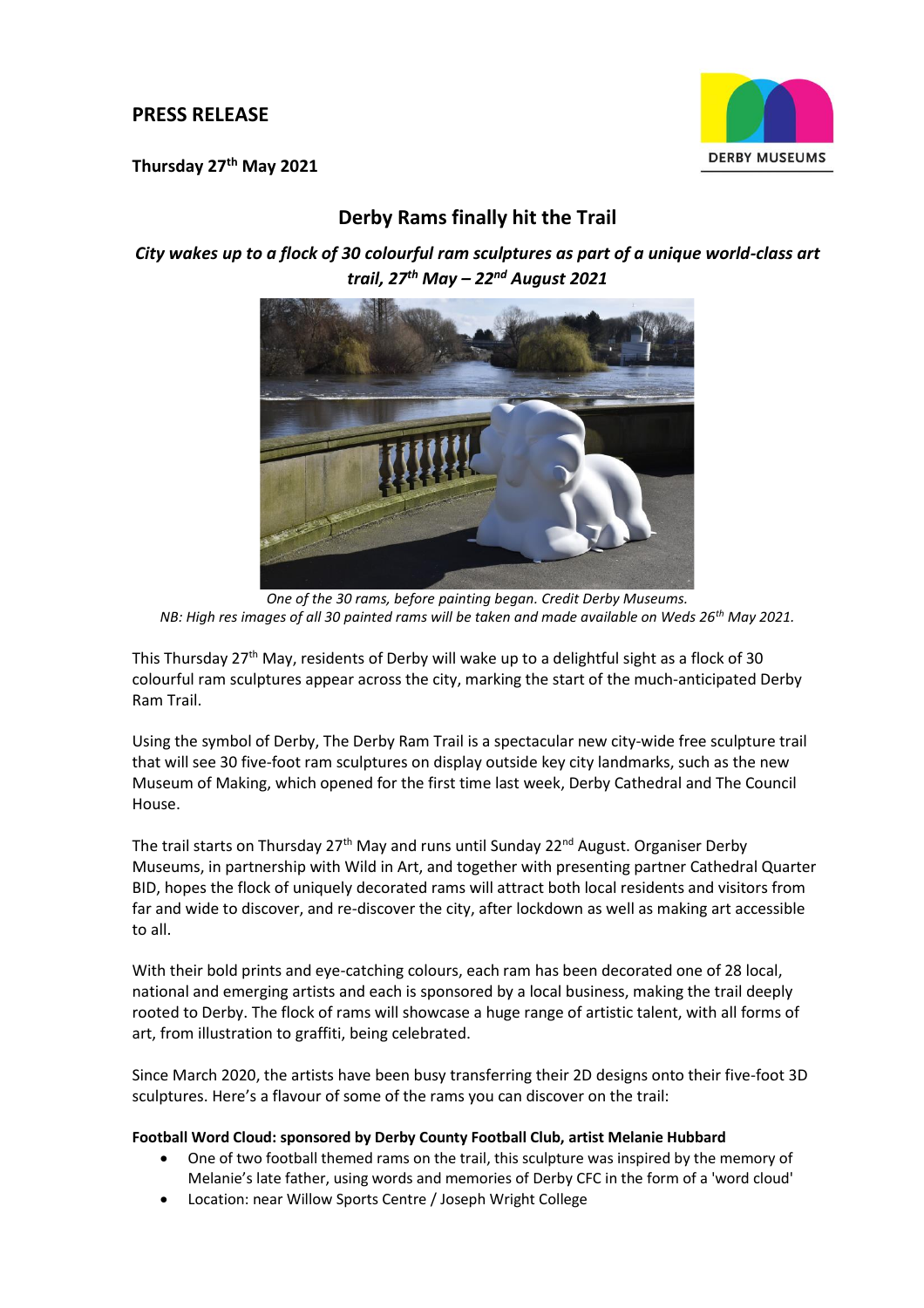## **Bee Happy: sponsored by the University of Derby, artists Rachael and Phillippa Corcutt**



• Derbyshire based illustrators and twin sisters have created this bright and uplifting design which highlights the importance of bumblebees in Derby's parks and gardens

• Location: near Derby Train Station

## **Captain Stone: sponsored by Marketing Derby, artist Liam Sharp**

- Liam is a Derby-born comic strip writer and artist living in California, who is currently working for DC Comics and Warner Brothers. Captain Stone is a character in the graphic novel 'Captain Stone is Missing...' from Titan Publishing
- Location: on Traffic Street

It is easy for everyone to take part and see all 30 rams, as visitors can either pick up a free map up from the Museum and Art Gallery (the trail's 'herd-quarters'!) on The Strand, or download one from<https://derbyramtrail.org/> There is also the free 'Derby Ram Trail' quest style app, which is downloadable from the App Store or Google Play. Visitors will then be able pinpoint which rams they want to see, in what order and where in the city they can be found. This allows bespoke trails to be created, so whether you're looking for a fun family day out or have an interest in specific city landmark, there is something for everyone.

Tony Butler, Executive Director, Derby Museums says: *"The Derby Ram Trail offers something unique to all who visit Derby this summer, and really celebrates the artistic talent we have in this region. Our partner Wild in Art has created trails all across the globe, in world cities such as Sydney and São Paulo, so I'm incredibly proud that this summer Derby will be home to a world-class sculpture trail too, and what better way to celebrate all things Derby than by seeing 30 huge rams in the most iconic parts of our city. Be ready for eye-catching colours, dramatic designs and magnificent murals, which sets the stage for a 'Ramtastic' summer.*

*"I am really grateful to all of the local businesses who got behind this project and sponsored a ram, we couldn't have done it without them. As well as celebrating creativity it also shows the resilience of Derby that we have all come together at this challenging time to put on a great show for residents and visitors alike to enjoy over the coming months."*

Charlie Langhorne, Co-founder and Managing Director of Wild in Art says: "*Excitingly, the Derby Ram Trail is the first of our free sculpture trails to take place as the Covid-19 restrictions in the UK ease, making it even more special to us and all who visit between now and August. We can't wait to see the city's streets decorated with such colourful art forms that everyone can see, admire and enjoy."*

Martin Langsdale, Chair of Cathedral Quarter Business Improvement District (BID) says "*We are delighted to be the Presenting Partner of what promises to be a fantastic event for the city. We look forward to welcoming the Derby Ram Trail to the award-winning Cathedral Quarter, providing an invaluable boost to the economic, social and cultural life of the city."*

The 30 ram sculptures are based on the mythical Derby Ram from an 18<sup>th</sup> Century song, which, according to legend, was ten yards high with enormous horns and a huge flowing fleece. The song tells of people travelling from corners of the country to see the huge ram, something which Derby Museums and Wild in Art hope to echo this summer, in this modern-day trail.

Once the Derby Ram Trail ends on Sunday 22<sup>nd</sup> August, all 30 rams will be brought together for the 'Ram-union' weekend, 3rd-5th September before they are auctioned off on  $9<sup>th</sup>$  September to raise money for Derby Museums' Endowment Fund, helping to secure the future of Derby Museums. All funds raised through the trail will be doubled with match funding from the National Lottery Heritage Endowment Fund.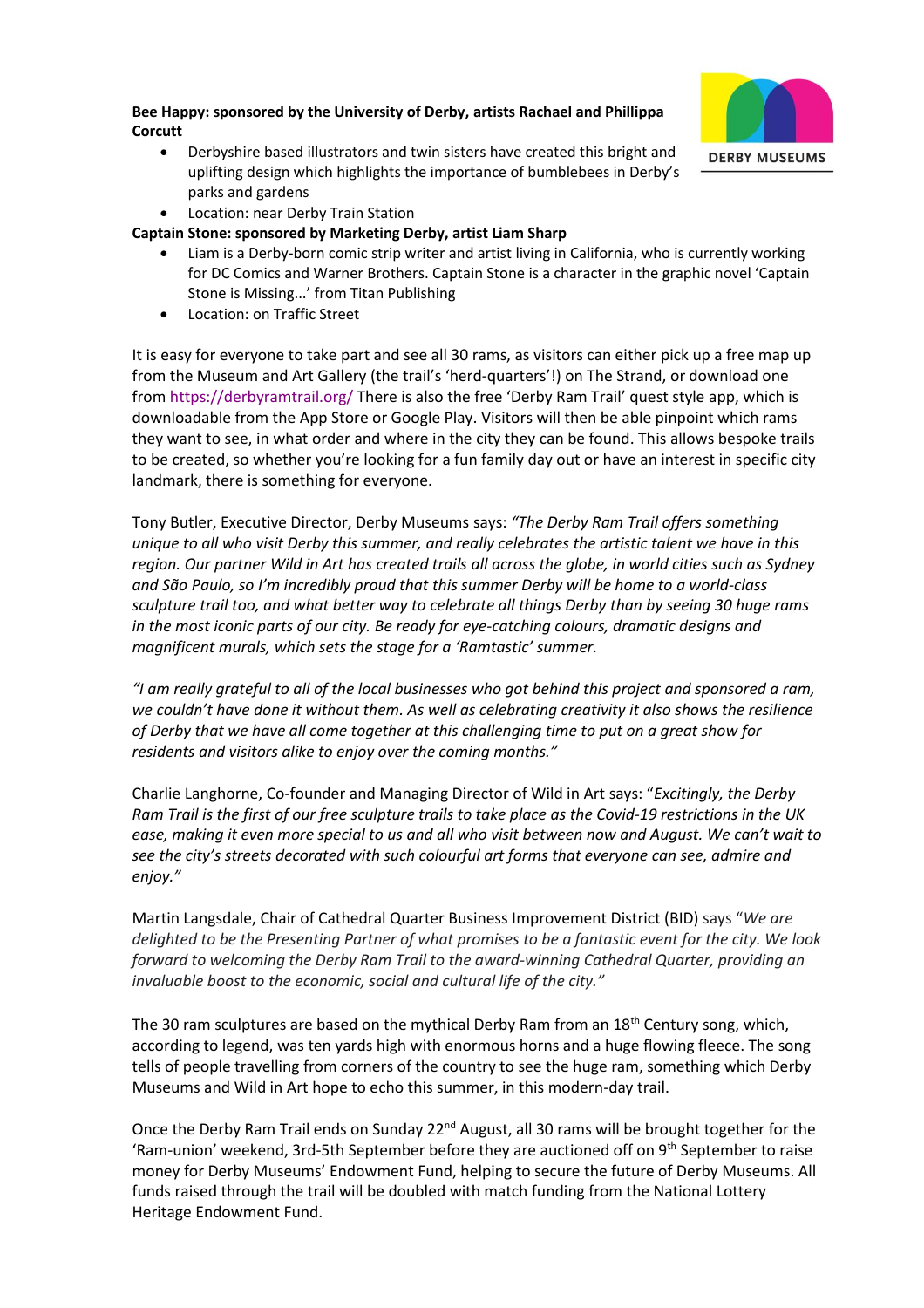

To find out more about this fantastic free, family-friendly trail, visit: <https://derbyramtrail.org/>

And, if you're on social media, don't forget to tag your photos using @derbyramtrail, and using #DerbyRamTrail!

#### *-Ends-*

For high-res images, interview requests or for more information, please contact the Culture Communications Collective:

- Adela Cragg: [adela@culturecommscollective.com](mailto:adela@culturecommscollective.com) / 07532 685 614
- Morag Wood[: morag@culturecommscollective.com](mailto:morag@culturecommscollective.com) / 07976 081 044

## **Notes to editors**

## **[Derby Ram Trail](https://www.derbyramtrail.org/)**

Is a spectacular free art sculpture trail which will be in Derby from Thursday 27<sup>th</sup> May – Sunday 22<sup>nd</sup> August 2021. A flock of fabulously colourful and unique rams will take you on a trail around the beautiful city of Derby. The ram sculpture is based on the mythical Derby Ram from the 18th Century song, which according to legend was ten yards high with enormous horns and a huge flowing fleece. The story tells how people from all over came to see the huge Derby Ram, and we are excited that people will once again flock to Derby.

The Derby Ram Trail is brought to you by Derby Museums, together with Wild in Art and Presenting Partner Cathedral Quarter Business Improvement District (BID). Wild in Art is a leading producer of creative events that transform places into free, family-friendly outdoor art galleries.

The Derby Ram Trail is raising money for Derby Museums, helping to secure the future of our free museums for everyone to enjoy. Every pound raised will be doubled by a grant from the National Lottery Heritage Fund.

[www.derbyramtrail.org](http://www.derbyramtrail.org/) @derbyramtrail | #DerbyRamTrail

## **Wild in Art**

Wild in Art is the leading producer of spectacular public art events that entertain, enrich, inform and leave a lasting legacy. It brings together businesses and creative sectors with schools and local communities through the creation of uniquely painted sculptures.

Since 2008 Wild in Art has animated cities across the world including Manchester, Sydney, Auckland, Cape Town and São Paulo, and created trails for the London 2012 Olympics, the 2014 Commonwealth Games in Glasgow, Historic Royal Palaces and Penguin Random House.

Wild in Art events have:

- Enabled over £15m to be raised for charitable causes
- Injected £2.4m into local creative communities
- Engaged over 850,000 young people in learning programmes
- Helped millions of people of all ages to experience art in non-traditional settings

The Wild in Art apps are available to download from the App Store and Google Play.

## [wildinart.co.uk](https://www.wildinart.co.uk/)

## **[Derby Museums](https://www.derbymuseums.org/)**

Derby Museums is an independent charitable trust which is responsible for the rich cultural and creative